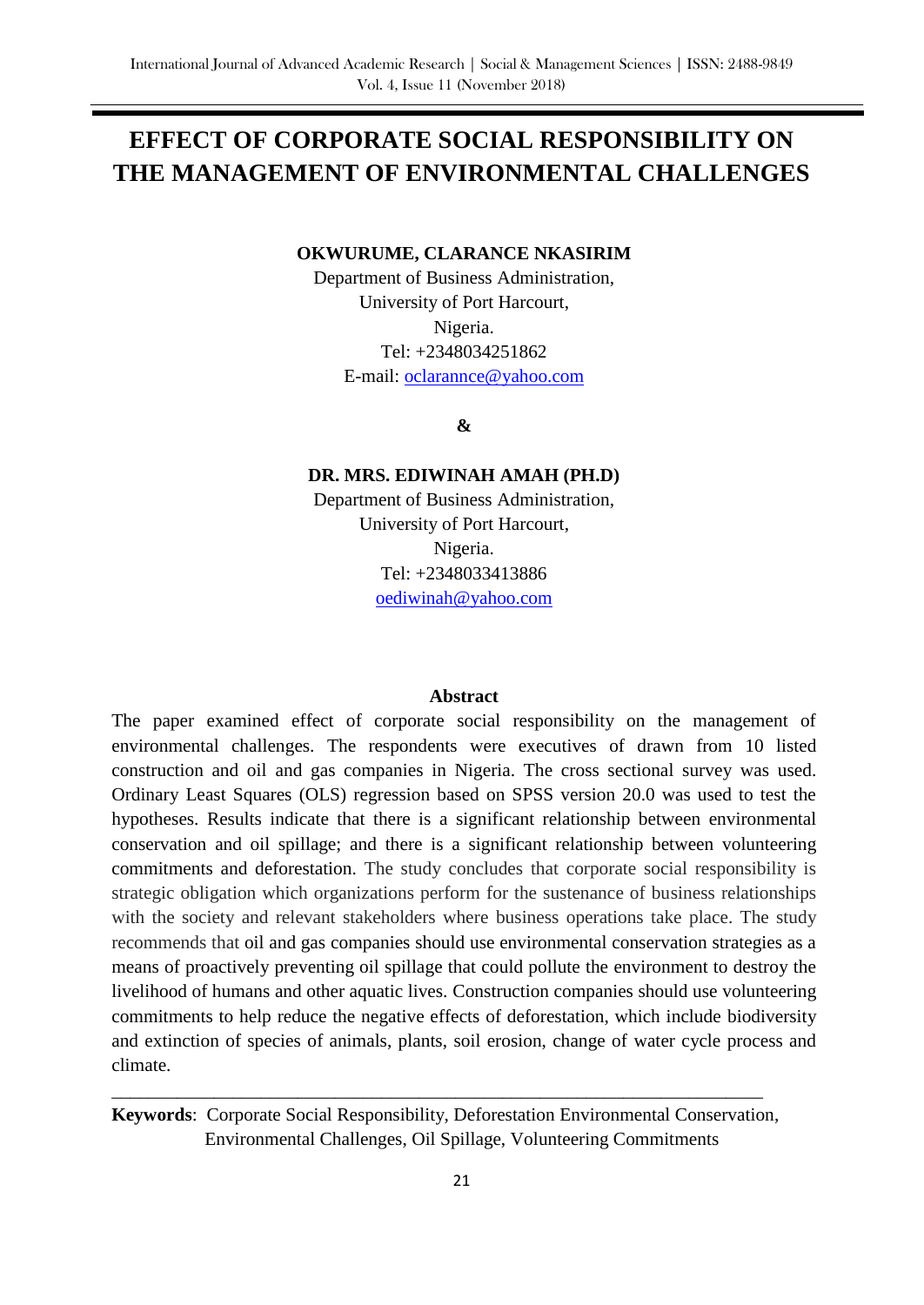# **INTRODUCTION**

Environmental challenges are harmful to human, business [and government](https://en.wikipedia.org/wiki/Human_impact_on_the_environment) activities. Thus, the control and regulation of the environment is essential (Omofonmwan and Osa-Edoh, 2008). The physical environment is where business operates (Michael, 2018). The physical environment includes the natural environment. The natural environment provides natural resources that are very important for the survival of society, business and mankind (Michael, 2018). A healthy environment is considered as a crucial factor for business growth and development. This is because poor and unhealthy environment could hamper business successes. Omofonmwan and Osa-Edoh (2008) identified the Challenges of Environmental Problems to be pollution, deforestation, overpopulation, and urbanization. Similarly, Bachev (2008) noted new challenges such as degradation and contamination of farmland, pollution of surface and ground water, loss of biodiversity, and significant greenhouse gas emissions. Generally, Nigeria and the Niger-Delta region in particular had had myriad of environmental challenges. These include oil spillage and deforestation. Thus, in this paper, pollution in the form of oil spillage and deforestation are adopted.

Concerning oil spillage, more than 70 percent of the people of the Niger Delta rely on natural resources. They are fishermen and farmers. However, with the environmental pollution due to oil spillage, a lot of people in the Niger-Delta have lost their sources of livelihood (Owabukereyele, 2000; Opukri and Ibaba, 2008; Inoni, Omotor and Adua, 2013). In the area of deforestation, farming, fisheries, logging and manufacturing have destroyed over 70 to 80 percent of Nigeria's original forests because of the need to expand the cities, expand roads, and building industries. This activity has led to loss of many species of plants and animals from the various forests in the country. In addition, with the expected consequences of climate change these losses are expected to increase. These ugly activities of oil spillage and deforestation are perpetuated by individuals, corporate bodies and multinationals. Therefore, organizations need to prevent environmental degradation in their operations so as to have sustainable development of the natural environment for business to operate effectively. Consequently, owing to the need for sustainability in the management of corporate bodies in the business environment, a lot of businesses are obliged to be ethically responsible and care for the business environment in which they operate (Hart, 1997; Eweje, 2011). Practically, corporate social responsibility had been considered relevant over the years in order to make business help the environment. As a result, more and more companies are incorporating social responsibility into their overall business strategy (Murphy, 2018). Leonard (2018) observed four types of corporate social responsibility. They include philanthropic efforts, environmental conservation, company diversity and labor practices, and volunteering commitments. For the purpose of this paper, environmental conservation, and volunteering commitments are adopted. The essence of this is to determine how organizations may do the most good to stakeholders, the society and business. Thus, the paper intends to evaluate "effect of corporate social responsibility on the management of environmental challenges."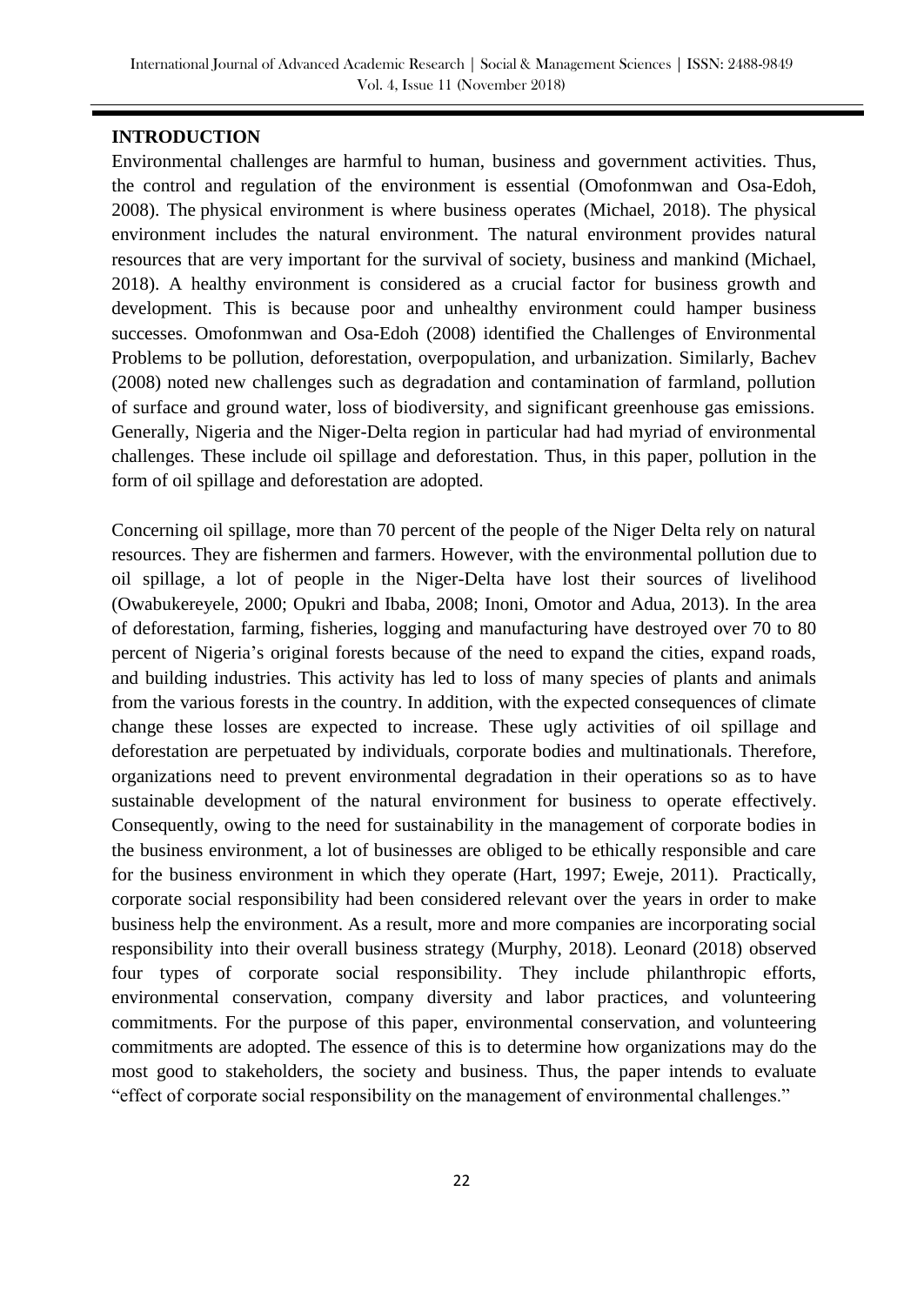#### **Statement of Problem**

No business can operate in a vacuum (Freeman, 1984). It is important to note that companies are realizing that it makes good business sense to embrace strategies which are socially responsible. However, as a result of business operations, there is pollution, ecological imbalance and extinction of natural resources in the environment. It is against the backdrop of these ugly actions that businesses need to be socially responsible. Consequently, it is pertinent to know if the destruction of the environment morally is acceptable or even needed. Is it morally permissible for businesses in services manufacturing sectors to degrade the environment based on their processes of production? And does businesses value humanity in order to restore the damaged environment to its originally natural environment? If that is not right, it therefore requires that corporate social responsibility is essential to the societal and the well-being of mankind. A lot of studies have been carried out on corporate social responsibility and environmental challenges (Hassan, Awang and Jaafar, 2006; Okafor, Hassan and Doyin-Hassan, 2017; Sila and Ceka, 2017). A previous study carried out in Malaysia by Hassan, Awang and Jaafar (2006) noted that the problems of the environment and their management is structured on how to solve urbanization challenges with relevant regulations for the processes of making industries to control pollution in order to enhance their competitiveness. A recent research conducted in Nigeria by Okafor, Hassan and Doyin-Hassan (2017) concentrated on environmental degradation and the importance for firms to provide social responsibilities. Okafor, Hassan and Doyin-Hassan (2017) adopted the systems theory so as to identify the interdependence among the environment, firms and sustainable development. Similarly, a study conducted in Australia by Sila and Ceka (2017) identified that the environmental, social and governance (ESG) dimensions of CSR performance are prerequisites that may contribute to organizations' economic performance. They adopted the stakeholders' theory to back their study. However, in this study, we intend to examine "effect" of corporate social responsibility on the management of environmental challenges" with emphasis in Nigeria. Based on this, our study intends to access how the social responsibility theory curbs environmental challenges for the purpose of improving friendly business environment that could enhance business successes. Thus, environmental challenges could be managed to curb threats to public and occupational health, where the environment pollution is prone, to address issues on ecosystem imbalance as a result of deforestation.

# **Purpose of Study**

The aim of the paper is to examine the effect of corporate social responsibility on the management of environmental challenges. Thus, the specific objectives are:

- 1. To determine the effect of environmental conservation on oil spillage.
- 2. To assess the effect of volunteering commitments on deforestation.

#### **Research Questions**

The paper is guided by the following key questions:

- 1. To what extent does environmental conservation affect oil spillage?
- 2. To what extent does volunteering commitments affect deforestation?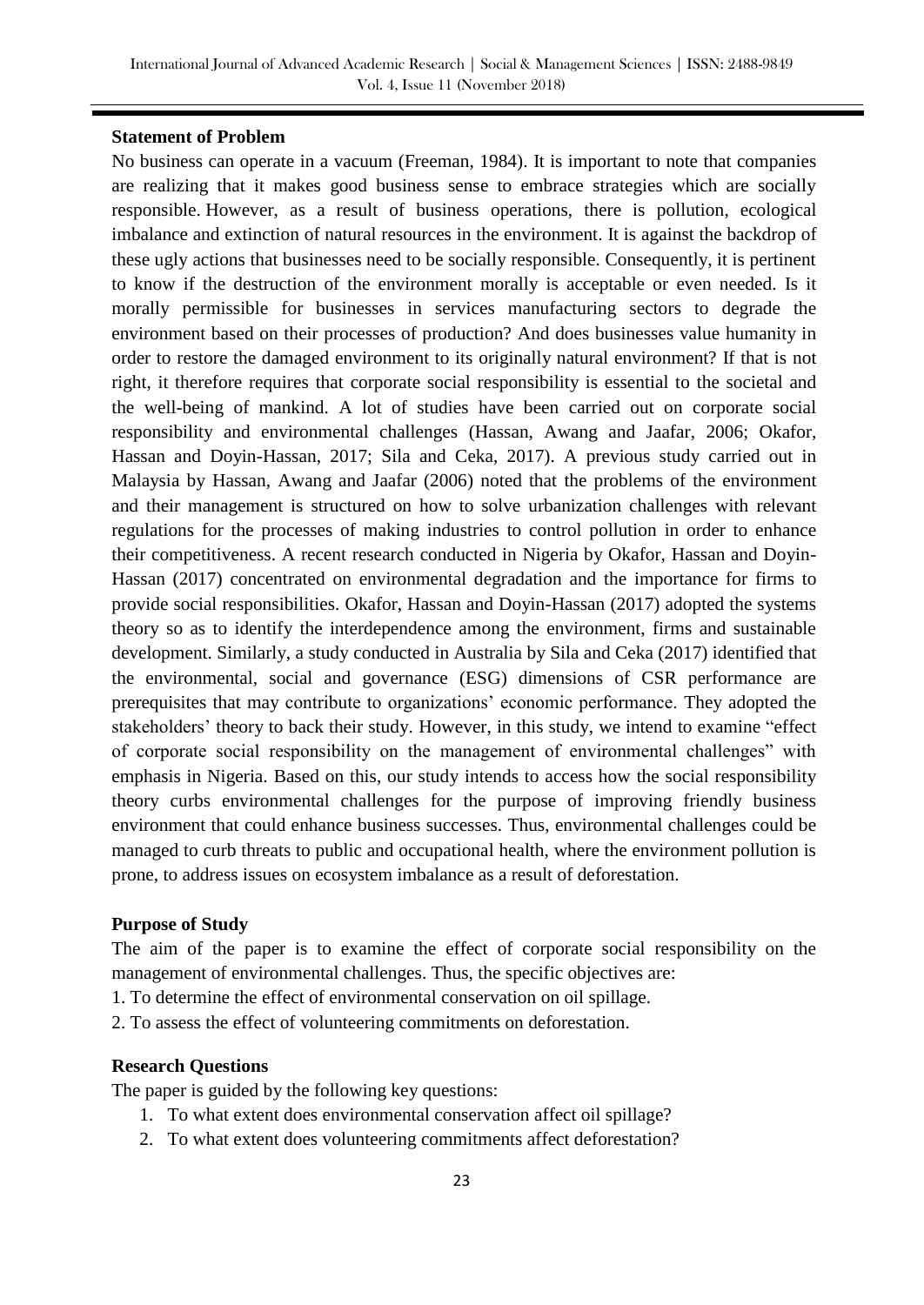#### **Research Hypotheses**

In view of the review of related literature of the study, the following hypotheses were formulated:

H0<sub>1</sub>: There is no significant relationship between environmental conservation and oil spillage. H0<sup>2</sup>: There is no significant relationship between volunteering commitments and deforestation.

## **REVIEW OF RELATED LITERATURE**

# **Theoretical framework**

The present practice of corporate social responsibility (CSR) has been depicted and informed by three CSR theories: The stakeholder theory of CSR. The business ethics theory of CSR and the shareholder value theory of CSR. However, the paper is anchored on the business ethics theory of CSR. The business ethics theory of CRS is based on wider social obligation and the moral duty that business has towards society (Galbreath, 2013). The business ethics theory implies that corporations need to show philanthropic relationships to society by showing social welfare and care to the society and the environment. The business ethics theory of CRS relies on sustainability. John Elkington (1990) identified sustainability as a major goal of businesses, nonprofits and governments for the attainment of the triple bottom line, which are: economic sustainability, social sustainability, and environmental sustainability**.** Economic sustainability talks about profit and it values long-term financial solidity over more volatile, short-term profits, no matter how high. Social sustainability values balance in people's lives and the way they live. Environmental sustainability is linked to the conservation of resources, in order for the society to have new sources of energy that may substitute those that are currently in use. The triple bottom line (TBL) dimensions are also commonly called the three Ps: people, planet and profits. In conclusion, the triple bottom line is a form of corporate social responsibility dictating that corporate leaders tabulate bottom-line results not only in economic terms (costs versus revenue) but also in terms of company effects in the social realm, and with respect to the environment.

# **Corporate Social Responsibility (CSR)**

The concept of corporate social responsibility (CSR) gained entry into the management literature throughout the late 1960s and early 1970s (Freeman, 1984). CSR focuses on how companies could attain the triple bottom line. Businesses focusing on the components of the triple bottom line (TBL), which are people, planet, and profit. TBL advocated by John Elkington is rooted in the belief that businesses have an obligation to care for their surroundings and by doing so, will realize greater success (Hart, 1997; Eweje, 2011). Milton Friedman, a notable early critic, observed that CSR might ultimately pit corporate goals against social goals. "There is one and only one social responsibility of business—to use its resources and engage in activities designed to increase its profits so long as it stays within the rules of the game, which is to say, engages in open and free competition without deception or fraud" (Friedman, 1970). In his view, CSR creates impediments in the running of business and can make for confusion about the true goals of the firm. With growth in the complexity of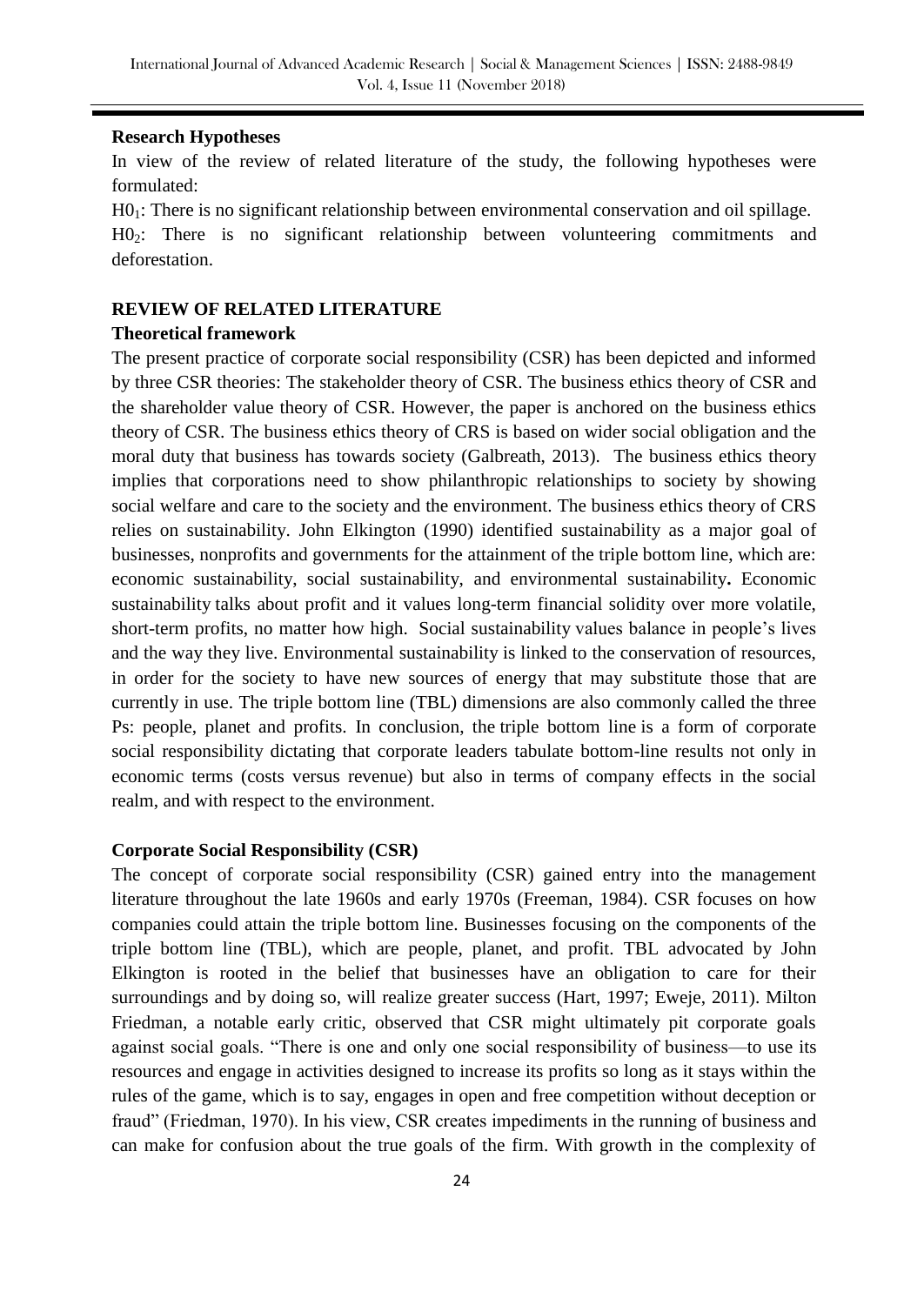business and concerns about sustainability, there may be conflict between the enhancement of a company's long-term profitability and its contribution to the public good, Social responsibility is a form of self-regulation that businesses adopt as a part of their corporate conscience and citizenship. Often referred to as corporate social responsibility or CSR, this policy spurs businesses to develop means to monitor the public's social perception of them as a responsible business (Ortas, Gallego-Alvarez and Etxeberria, 2015). Therefore, corporate social responsibility is the concept that a business needs to be concerned with more than just profit (Hill, 2018). Hill (2018) noted that the protection of the environment is one aspect of social responsibility; another is making an effort to address social problems such as poverty and hunger. A business' social responsibility also is expressed through its ethical standards - how it treats its various stakeholders, including vendors, employees and customers. The environmental dimension of corporate social responsibility refers to a business impacts on the environment. The goal, as a socially responsible company, is to engage in business practices that benefit the environment (Scilly. 2018).

# **Environmental Challenges**

The physical environment is a key component of the business environment in which firms intend to operate or in which companies already run their businesses. The physical environment refers to the availability of resources that the firms need to run their businesses efficiently (Murphy, 2018). These resources may generally include among others inputs like materials, services, land, climate, water, physical plants and facilities. Every business needs these resources to get started or to have its work done efficiently and effectively. Changes in the structure and function of given physical environment, usually from oil spillage and deforestation can reduce the availability of these vital services and affect aesthetic, ethical and cultural values of human societies. Natural resource scarcity for livelihood support is evident in many local communities in Nigeria that once possessed abundant products and services for life support systems (Owabukereyele, 2000; Opukri and Ibaba, 2008; Inoni, Omotor and Adua, 2013).

#### **Relationship between environmental conservation and oil spillage**

Pollution through oil spillage is a major environmental challenge in Nigeria. This is because it has caused water pollution which has led to the loss of aquatic genetic diversity (USAID, 2008). Most of the contamination is from crude oil although contamination by refined product was also found at three locations. Oil pollution in many intertidal creeks has therefore left mangroves denuded of leaves and stems. Mangroves are spawning areas for fish and nurseries for juvenile fish and the extensive pollution of these areas is impacting on the fish life-cycle. With oil spill on land, fires often break out, killing vegetation and creating a crust over the land, making remediation or re-vegetation difficult (Nataniel and Nathaniel 2001). Oil exploration in the Niger Delta and in coastal areas, gas emissions and other pollutants from the petroleum industry have therefore caused considerable environmental pollution and forest degradation to mankind and businesses (Nataniel and Nathaniel 2001). Oil spillage is detrimental to the survival of human and other living things in the ecosystem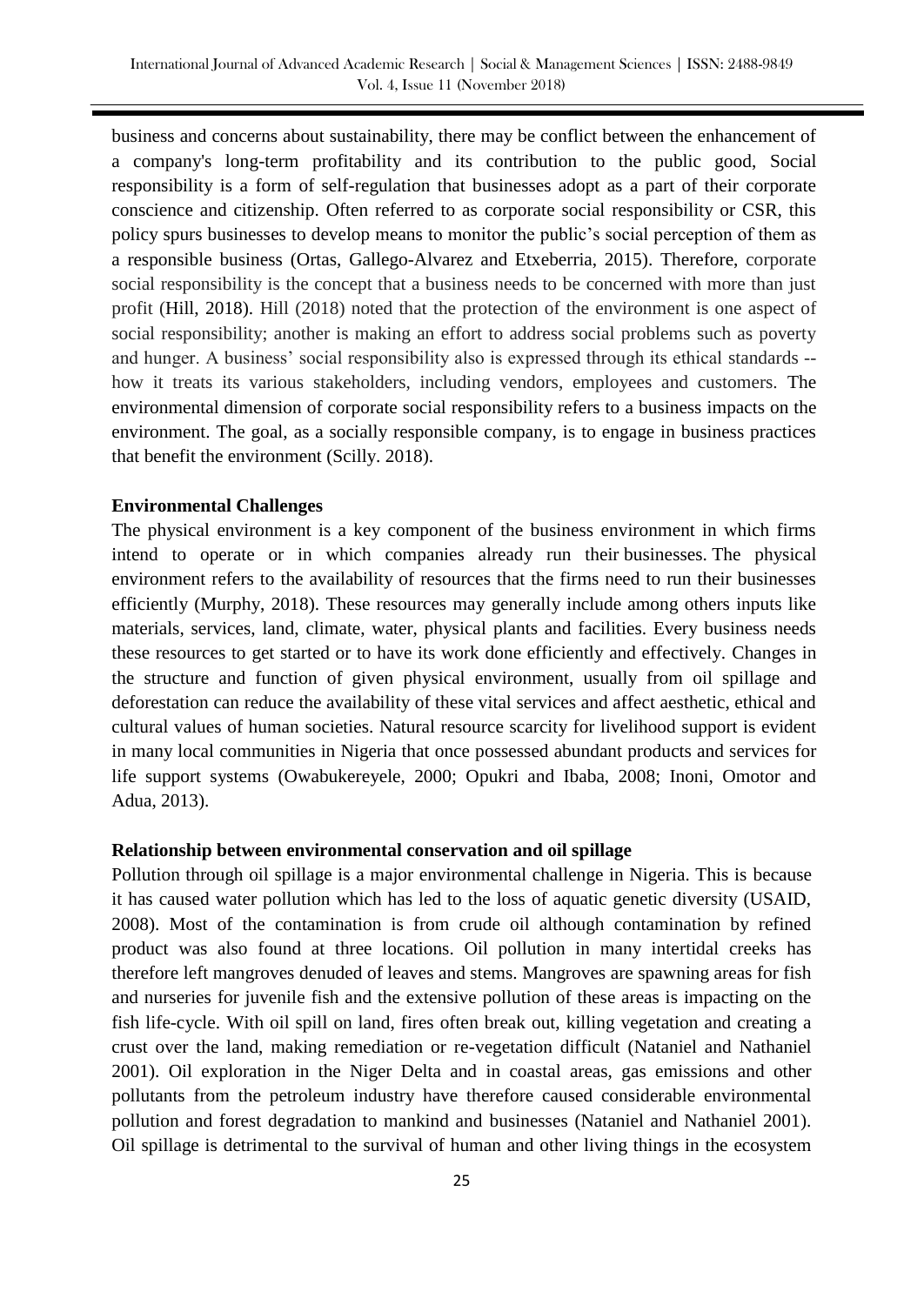(Nataniel and Nathaniel 2001). The overall effects of oil on ecosystem health and biota are many. Oil interferes with the functioning of various organs and systems of plants and animals. It creates environmental conditions unfavorable for life. Leonard (2018) noted that disaster relief and environmental conservation efforts are regular headliners. Companies that align themselves in these efforts help reduce their carbon footprints and aid those in need. Oil and gas multinationals are meant to preserve diversity of water dependent animals and plants, preserve various natural services of aquatic ecosystems (flood control, aquifer recharge, etc.) by regulating and controlling oil spillages (Nataniel and Nathaniel 2001).

## **Relationship between volunteering commitments and deforestation**

Deforestation means the deliberate removal of vegetation such as trees without any form of replacement or replanting from the environment (USAID, 2008). The act of deforestation occurs when individuals or corporate bodies clears the forest in order to provide land or wood for domestic commercial, domestic, construction or agricultural use (Omofonmwan and Osa-Edoh, 2008). According to Adebayo (2010), deforestation is the clearing away of forests. It is the process by which an area is deprived of existing natural forest vegetation and resources. This can be brought about by systematic felling, indiscriminate logging or total clearing of existing vegetation for arable farm or industrial purposes. It usually results in destabilization of forest ecosystems and the surrounding environment. Balarabe (2011) noted that deforestation involves the felling of trees and vegetation without any concurrent replanting for economic or social reasons. Deforestation has evil impact on the environment in terms of wildlife and increased desertification among many other reasons. According to data taken over a five-year period from 2000 to 2005, Nigeria has the largest desertification rates in the world with loss of 55.7% of its primary forest. The annual rate of deforestation in Nigeria is approximately 3.5%, which is between 350,000 and 400,000 hectares per year. Organizations are to voluntarily plant trees in order to safeguard the ecosystem and achieve sustainable development for the progress of society. Sustainability involves evaluating how natural systems function, remain diverse and produce everything it needs for the ecology to remain in balance. It also acknowledges that human civilization takes resources for survival. The forest is needed for mankind and business to have resources for survival. Humans depend on forests for their survival, from the air they breathe to the wood they use. Besides providing habitats for animals and livelihoods for humans, forests also offer watershed protection, prevent soil erosion and mitigate climate change. Thus, companies involved with social responsibility often take action to voluntarily eliminate production practices that could cause harm for the public, regardless of whether they are required by law. For example, a business could institute a hazard control program that includes steps to protect the public from exposure to hazardous substances through education and awareness (Davis, 2018).

#### **Empirical Review**

A study by Okafor, Hassan and Doyin-Hassan (2017) on "Environmental issues and corporate social responsibility: the Nigeria experience" focused on environmental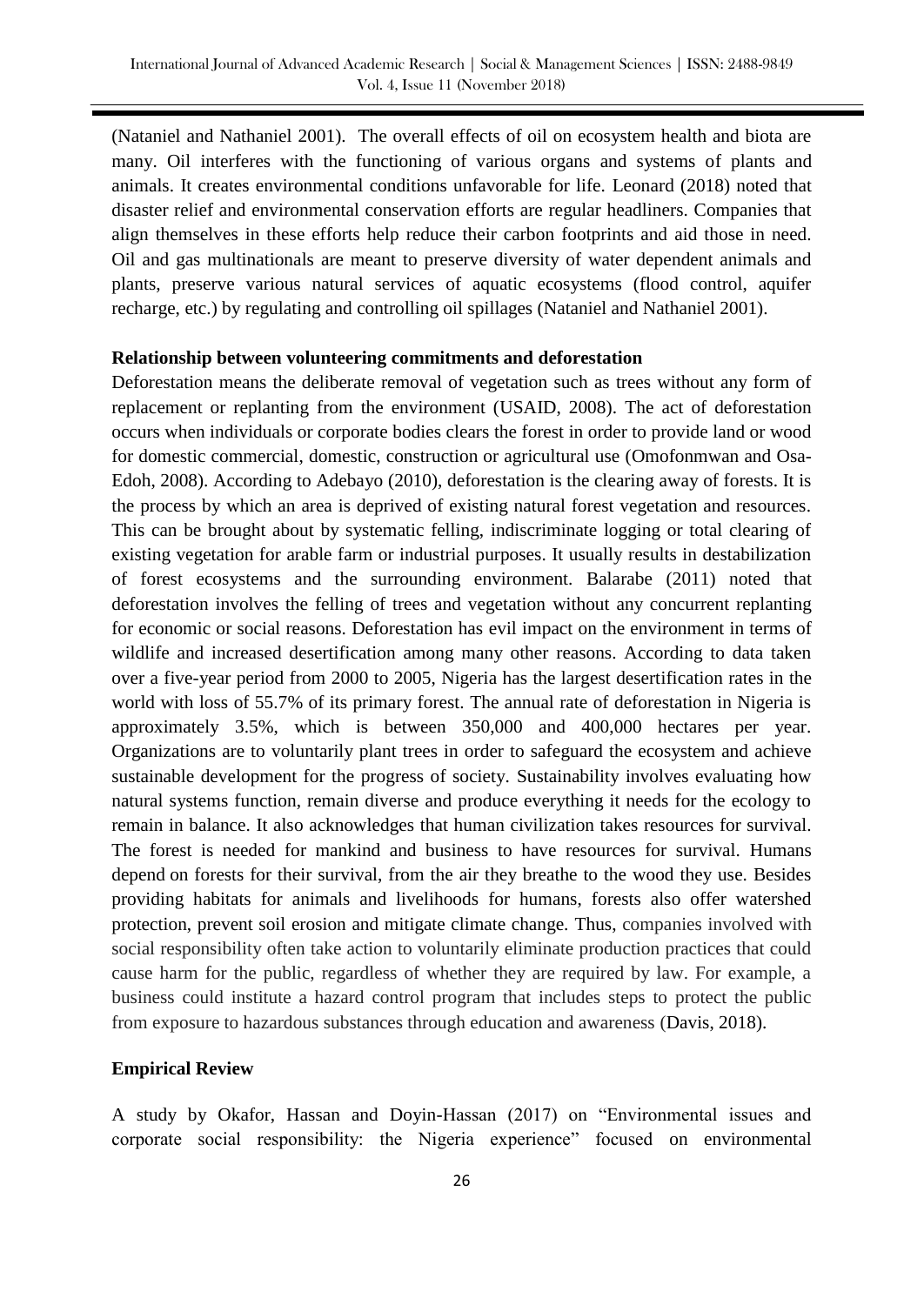degradation and the need for corporate organisations to fulfill their social responsibilities. Using the systems theory, the interdependence among the environment, organisation and sustainable development was examined. The systems theory was modified to emphasize the need for corporate firms to foresee potential environmental consequences of a given activity, process or product from the planning stage with a view to ensuring the implementation of adequate and timely response strategies. Some prevalent environmental problems in Nigeria were also examined. Environmental Audit was discussed to enable organisations assess the impact of their activities on the environment. The sixteen principles of environmental management were also highlighted and suggestions on how Nigeria can achieve a healthy and pollution free environment were made.

A research by Sila, I. and Ceka, K. (2017) on "The impact of environmental, social and governance dimensions of corporate social responsibility on economic performance: Australian evidence" noted that corporate social responsibility (CSR) is a concept with constantly increasing importance for businesses and their stakeholders. The environmental, social and governance (ESG) dimensions of CSR performance may contribute to organizations' economic performance. Using stakeholder theory as a framework, this research aims to find the impact of CSR performance on the economic performance of organizations. In this research, we used annual ESG data on Australian firms, covering the period from 2010 to 2016. All independent variables were lagged by one year. Regression analysis was used to test the impact of CSR performance on economic performance. The findings show that social performance consistently lead to improved economic performance. To a lesser extent, environmental performance also had a positive effect on economic performance, but the effect size was much smaller than that of social performance. However, there is very weak evidence for a significant relationship between governance and economic performance, with only a single significant effect in 2015. This study contributes to the literature by focusing on economic performance rather than traditional financial performance measures. The study also contributes to the managerial understanding of the importance of each ESG dimension on economic performance.

A research by Hassan, Awang and Jaafar (2006) on "Challenges of global environmental issues on ecosystem management in Malaysia: noted that environmental problems and their management, particularly when related to urban ecosystems, are becoming increasingly challenging. The end-of-pipe method which has been practiced in the past, and is manifested in our laws and regulations, has gradually changed towards a more pro-active approach. Industries now recognize that environmental management and pollution control are no longer liabilities, but rather opportunities to increase their competitiveness. The general public is increasingly aware of the fact that they have to pay more for management of the environment that is based on the end-of-pipe approach. International agencies and industries world-wide are responding positively with a new paradigm shift towards proactive environmental management through voluntary initiatives. The most challenging task in Malaysia however, is to convince the small and medium scale enterprises to shift from the old to the new management system. While local government agencies remain the key players in the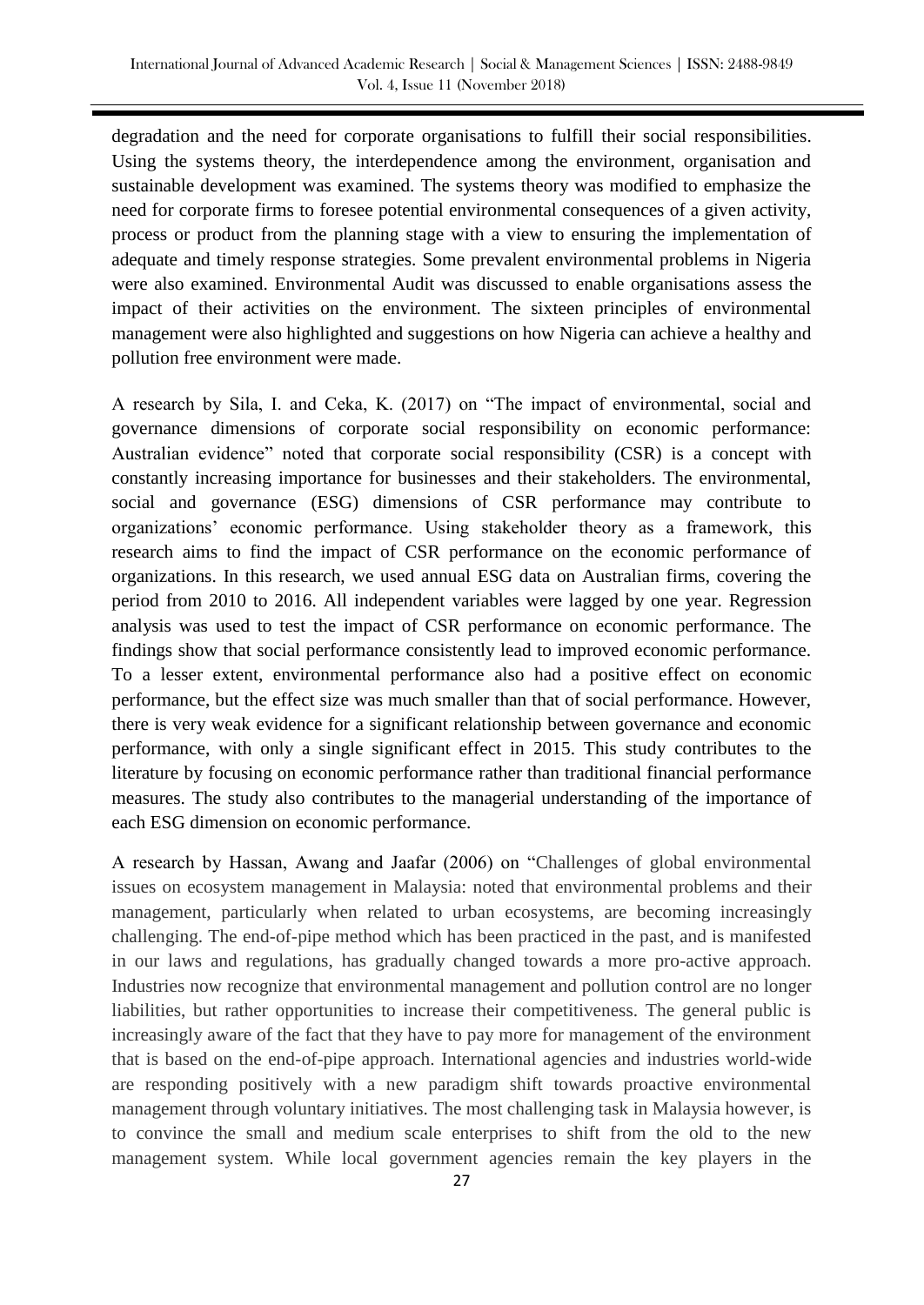management of urban ecosystems, they still lack human resources and the capacity to handle new challenges. This paper discusses new initiatives towards achieving sustainable urban ecosystem management. It highlights the tools and approaches that are being used as alternatives to the existing end-of-pipe approaches. These tools include, eco-management, wastes minimization, ISO 14000 standardization, design for environment, eco-labeling, life cycle assessment and industrial ecology.

However, in the current study on "effect of corporate social responsibility on the management of environmental challenges", we adopted environmental conservation and volunteering commitments as the dimensions for corporate social responsibility, while we measured environmental challenges with oil spillage and deforestation. We focused our population of study on ten listed companies in Nigeria, which are six construction companies and four oil and gas firms. We applied Ordinary Least Squares (OLS) regression using SPSS version 20.0 as the statistical tool to assess the relationships between the dimensions of the independent variables and the measures of the dependent variable.

# **METHODOLOGY**

# **Research Design and Population of Study**

The cross sectional survey is used to examine a small sample of construction and oil and gas companies in Nigeria. Thus, the population of study comprises of 6 quoted construction companies and 4 listed oil and gas companies in Nigeria. Therefore, since the sample size is small and less than thirty  $(n<30)$ , the census approach was adopted for the study. Consequently, sampling procedure and sample size determination are not required.

# **Data Analysis Technique and Model Specifications**

The formulated hypotheses in this paper were tested by the Ordinary Least Squares (OLS) using SPSS, version 20.0. The OLS regression (or simply "regression") is a useful tool for examining the relationship between two or more interval/ratio variables. OLS regression assumes that there is a linear relationship between the two variables. If the relationship is not linear, OLS regression may not be the ideal tool for the analysis, or modifications to the variables/analysis may be required. The basic idea of linear regression is that, if there is a linear relationship between two variables, one variable can be used to predict the values on the other variable.

# **Validity and Reliability of Instrument**

Experts in the field of corporate social responsibility were contacted to give face-validly to the instrument. In addition, experts in the companies surveyed who have knowledge on environmental challenges gave responses to the administered questionnaire. This phenomenon gave credence to the validity of the instrument. The Cronbach Alpha based on the application of SPSS version 20.0 was used to test the reliability of the instrument and a result of 0.77 was obtained.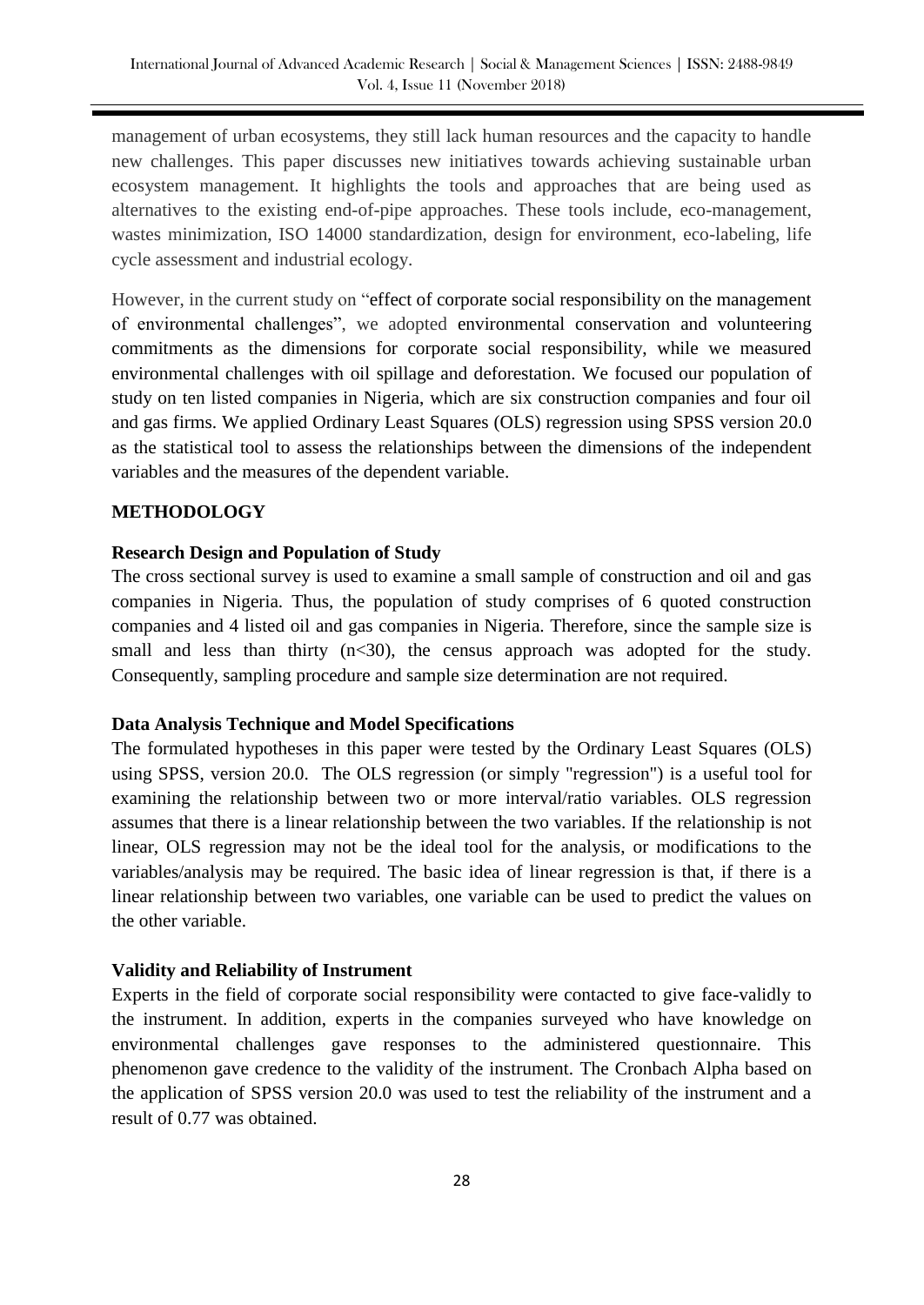# **Test of Hypothesis 1:**

H01: There is no significant relationship between environmental conservation and oil spillage.

µ1= β0+λi+ +€I ………………………………………… Equation 1. Where,

 $\mu_1$  = environmental conservation  $\beta_0$  = Constant  $\lambda_i$  = oil spillage

 $\epsilon_{I}$  = Error Term

# **Table 1: Fitted Regression for Hypothesis One:**

| <b>Variable</b>      | <b>Coefficient</b> | Std.Error           | t-statistic | p-value |
|----------------------|--------------------|---------------------|-------------|---------|
| $\mu_1$              | 131.6664           | 24.3320             | 9.6634      | 0.0000  |
| $\lambda_1$          | 76.1818            | 16.2024             | 4.2382      | 0.0000  |
| $R^2$                | 0.8744             | S.E. of regression  |             | 0.2359  |
| Adjusted $R^2$       | 0.8633             | Model sum-of-sq     |             | 563.21  |
| Log-likelihood       | 1.4216             | Residual sum-of-sq  |             | 0.6673  |
| Durbin-Watson stats. | 2.1064             | Total sum-of-sq     |             | 696.01  |
| Akaike criterion     | 0.2646             | F-statistic         |             | 5321.1  |
| Schwarz criterion    | 0.4624             | $p$ -value (F-stat) |             | 0.0000  |

Source: SPSS Output, version 20.0

The above table reveals the results for environmental conservation and oil spillage. The outcome of the regression reveals that environmental conservation has a coefficient of 131.6664, standard error of 24.3320, t-statistic value of 9.6634, with a p-value of 0.0000. Similarly, oil spillage has a coefficient of 76.1818, standard error of 16.2024, t-statistic value of 4.2382, with a p-value of 0.0000. The result further indicated a significant relationship between environmental conservation and oil spillage. In addition,  $R^2$  reveals that only 87.44% of variations in dependent variable of oil spillage are explained by the variations in the independent variable of environmental conservation. This implies that the remaining 12.56% is explained by other variables not included in the model. Hence since the explanation is greater than 50%, it shows that the model has a good fit. The adjusted  $R^2$  value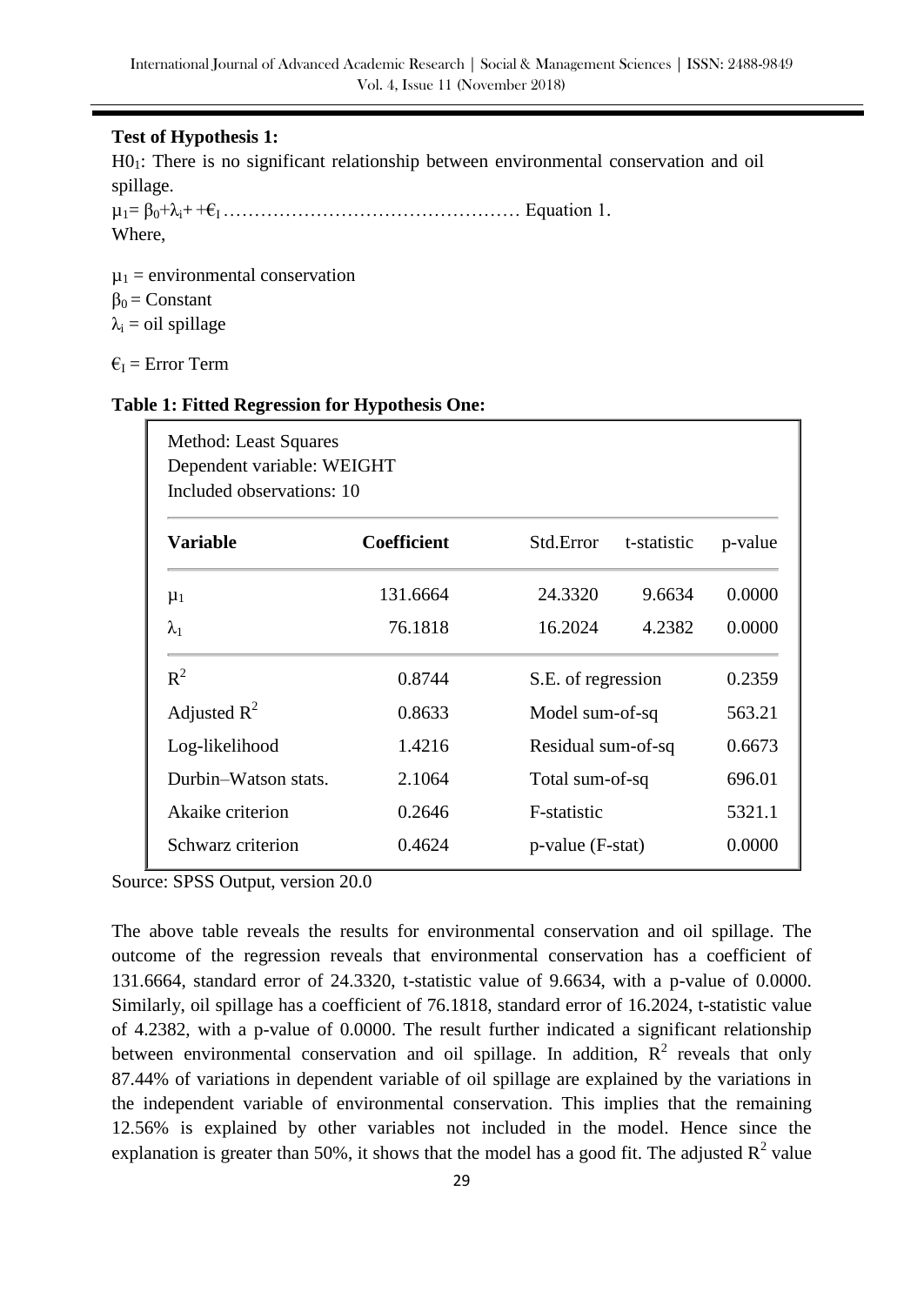of 86.33% is slightly below the  $R^2$  of 87.44%. F-statistics shows the validity of model as its value of 5321.1 is well above its Prob (F-statistics) value of 0.000. Therefore, the null hypothesis is rejected, while the alternative hypothesis is accepted. Thus, we could state that here is a significant relationship between environmental conservation and oil spillage. This depicts that high environmental conservation could influence high awareness on oil spillage reduction in the activities of companies. This finding affirms the opinion of Nataniel and Nathaniel (2001) in the literature review of the study. This is because oil spill prevention is needed to reduce or eliminate the environmental risks associated with the handling, storage and use of hazardous substances during operations of oil and gas companies. More so, in order to have the zeal for environmental conservation, oil and gas companies exhibit preparedness so as to assure a quick and effective response to an emergency and for minimizing the resulting impacts on the environment (Owabukereyele, 2000; Opukri and Ibaba, 2008; Inoni, Omotor and Adua, 2013).

# **Test of Hypothesis 2:**

H02: There is no significant relationship between volunteering commitments and deforestation.

 $\mu$ 2 =  $\beta_0 + \lambda_i^2 + \epsilon_1$  … … … … … … … Equation 2. Where,

 $\mu_2$  = volunteering commitments  $\beta_0$  = Constant  $\lambda_i^2$  = deforestation

 $\epsilon_{I}$  = Error Term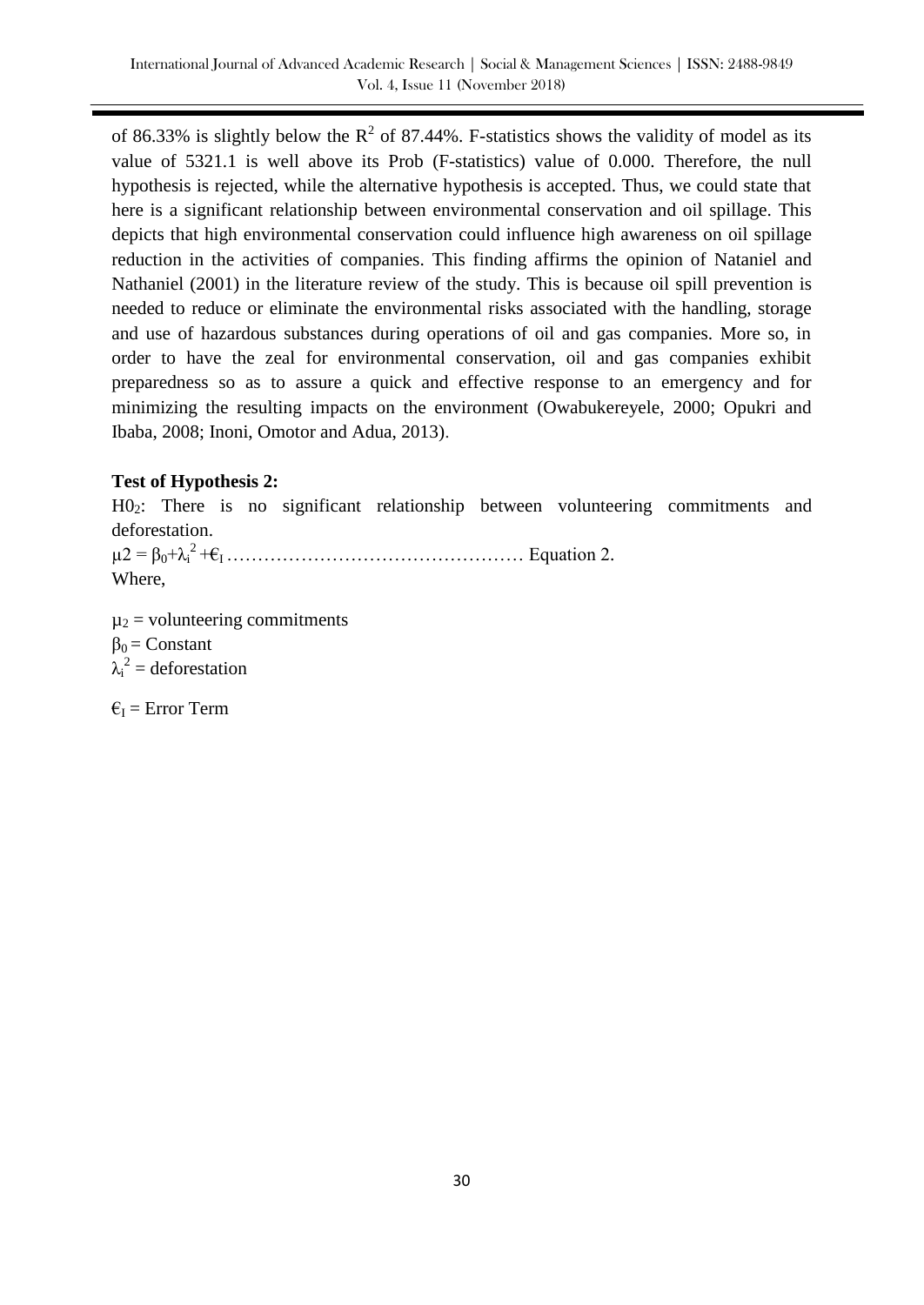| Method: Least Squares<br>Dependent variable: WEIGHT<br>Included observations: 10 |                    |                     |             |         |  |  |  |
|----------------------------------------------------------------------------------|--------------------|---------------------|-------------|---------|--|--|--|
| <b>Variable</b>                                                                  | <b>Coefficient</b> | <b>Std.Error</b>    | t-statistic | p-value |  |  |  |
| $\mu_2$                                                                          | 122.7799           | 17.0010             | 8.0079      | 0.0000  |  |  |  |
| $\lambda_1^2$                                                                    | 63.0088            | 6.0924              | 6.0132      | 0.0000  |  |  |  |
| $R^2$                                                                            | 0.8812             | S.E. of regression  |             | 0.2391  |  |  |  |
| Adjusted $R^2$                                                                   | 0.8710             | Model sum-of-sq     |             | 706.24  |  |  |  |
| Log-likelihood                                                                   | 1.0112             | Residual sum-of-sq  |             | 0.7044  |  |  |  |
| Durbin-Watson stats.                                                             | 2.1134             | Total sum-of-sq     |             | 691.12  |  |  |  |
| Akaike criterion                                                                 | 0.3324             | F-statistic         |             | 5676.1  |  |  |  |
| Schwarz criterion                                                                | 0.4123             | $p$ -value (F-stat) |             | 0.0000  |  |  |  |

# **Table 2: Fitted Regression for Hypothesis Two:**

Source: SPSS Output, version 20.0

The above table reveals the results for volunteering commitments and deforestation. The result shows that volunteering commitments has a coefficient of 122.7799, standard error of 17.0010, t-statistic value of 8.0079, with a p-value of 0.0000. On the other hand, deforestation has a coefficient of 63.0088, standard error of 6.0924, t-statistic value of 6.0132, with a p-value of 0.0000. The outcome from the above regression analysis in table 2 shows the effect of volunteering commitments on deforestation. Results show that volunteering commitments and deforestation are positively connected.  $R^2$  indicates that only 88.12% of variations in dependent variable of deforestation are explained by the differences in the independent variable of volunteering commitments. This shows 11.88% is explained by other variables not stated in the model. Thus, the explanation, which is greater than 50% reveals that the model has a good fit. The adjusted  $R^2$  value of 87.10% is a bit below the  $R^2$ value of 88.12%. F-statistics discloses the validity of model as its value of 5676.1 is greater than its Prob (F-statistics) value of 0.000. Consequently, the null hypothesis is rejected in favor of the alternate hypothesis. Therefore, we could state that there is a significant relationship between volunteering commitments and deforestation. The test result confirms that excess of volunteering commitments could absolutely influence the reduction in the deforestation of the environment by the construction companies. This finding supports the notion of Omofonmwan and Osa-Edoh (2008) in the literature review of the study. Deforestation could pose as a serious environmental effect on air and water pollution, climate change, soil erosion, loss of biodiversity (Omofonmwan and Osa-Edoh, 2008). Consequently,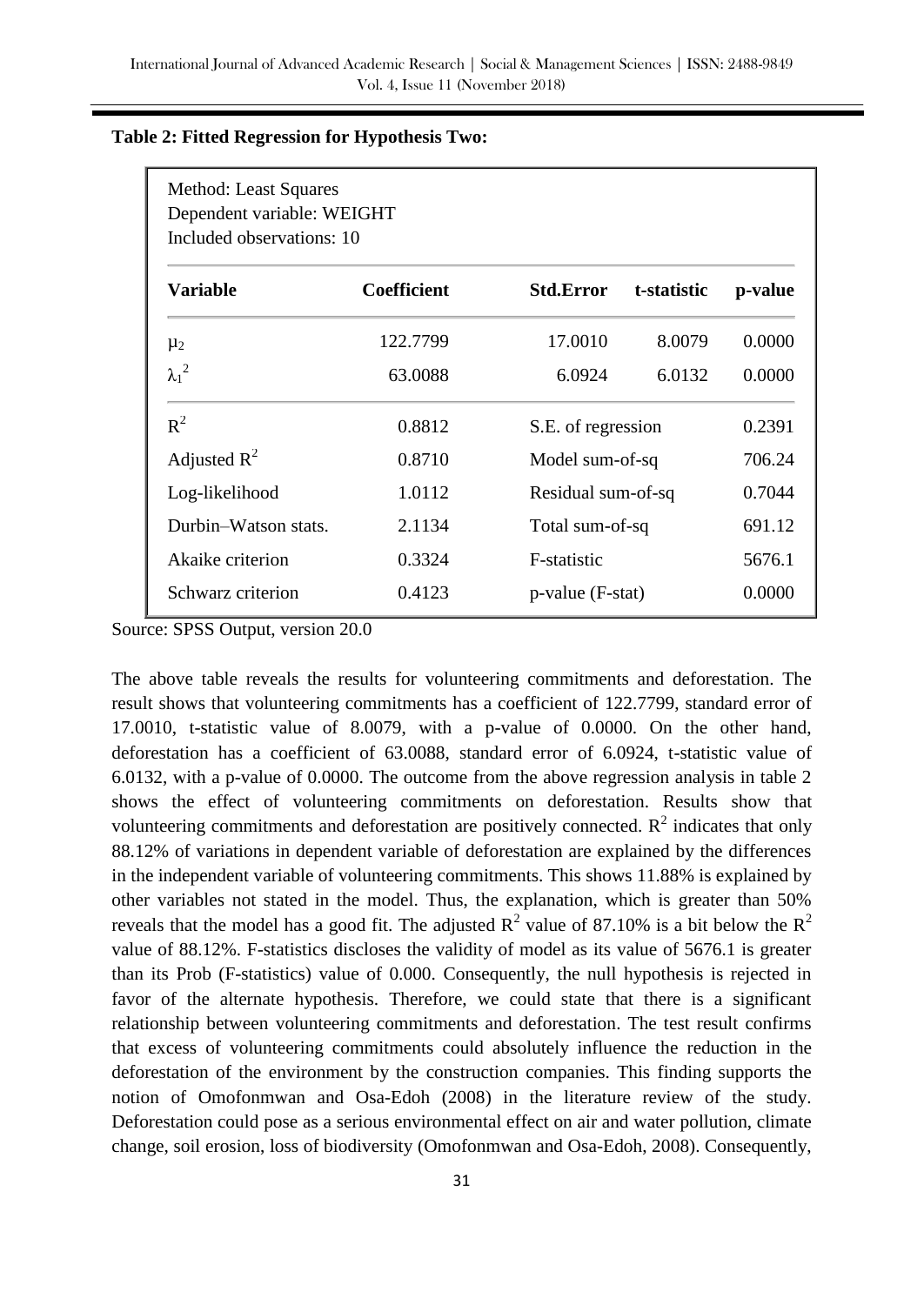the companies are to volunteer in the growing of more trees at strategic places so as to balance the ecosystem. In addition, the companies may engage in awareness campaigns to prevent illegal felling of trees and vegetation in the environment (Davis, 2018).

# **CONCLUSION AND RECOMMENDATIONS**

# **Conclusion**

The paper examined effect of corporate social responsibility on the management of environmental challenges. In the study, two hypotheses were tested and results indicated that a significant relationship between environmental conservation and oil spillage; and a significant relationship between volunteering commitments and deforestation. Corporate social responsibility (CSR) is a strategic principle of companies to have the habit of showing welfare and care for the health and well-being of people, the community, the environment and the company (Freeman, 1984). The society demands corporations to be ethically responsible. Hence, corporate social responsibility is an obligation towards the improvement of social and physical environments in which a company operates (Hart, 1997). Typical CSR activities include a corporate giving and volunteer program, environmentally sound practices or business practices designed to ensure the future success of the organization. Without wide internal support for socially responsible endeavors, the likelihood of success of companies in the business environment could be low. Thus, exhibiting care or the environment could reduce any damaging effects on the environment from corporate business' processes. Therefore, we could conclude that corporate social responsibility is strategic obligation which organizations perform for the sustenance of business relationships with the society and relevant stakeholders where business operations take place.

# **Recommendations**

In view of the analysis in this paper, we offered the following recommendations.

- 1. **Application of environmental conservation strategies**: Oil and gas companies should use environmental conservation strategies as a means of proactively preventing oil spillage that could pollute the environment to destroy the livelihood of humans and other aquatic lives.
- 2. **Use of volunteering commitments strategies**: The destruction of forests results in the destruction of the habitats, and the lives of these species are at stake. Companies and society needs a balanced ecosystem to do business and survive Thus, construction companies should use volunteering commitments to help reduce the negative effects of deforestation, which include biodiversity and extinction of species of animals, plants, soil erosion, change of water cycle process and climate.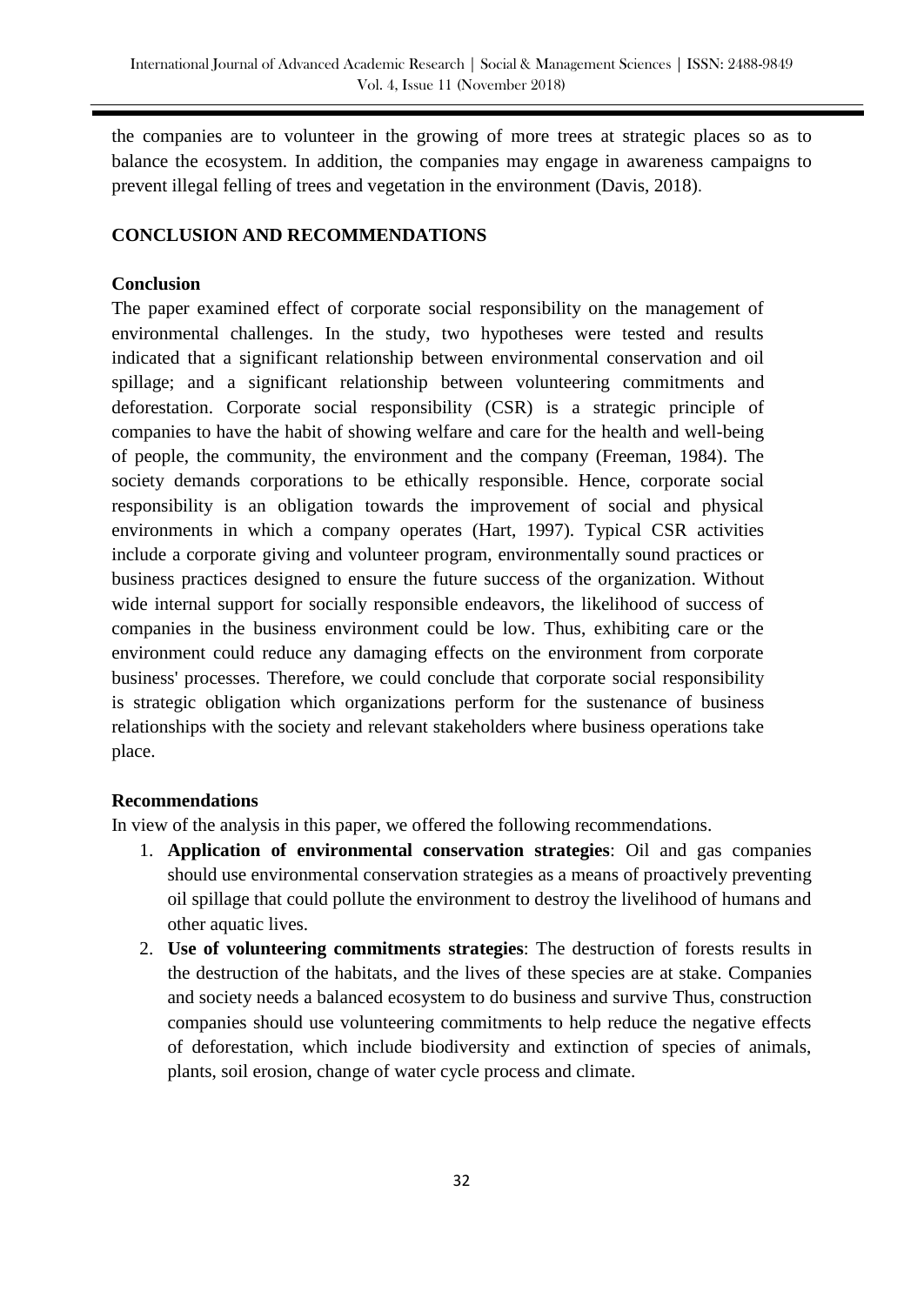# **CONTRIBUTION TO KNOWLEDGE/IMPLICATION OF STUDY**

Business and environment are connected. Business does not exist in a vacuum. The society demands the business to give some care because of the activities of business carried out by organizations that destroy or distort the natural environment. Thus, the study seeks to add information in the present literature by assessing how corporate social responsibility strategies adopted by companies could enhance the sustainability of the natural resources in the environment for business, corporations and the society to survive.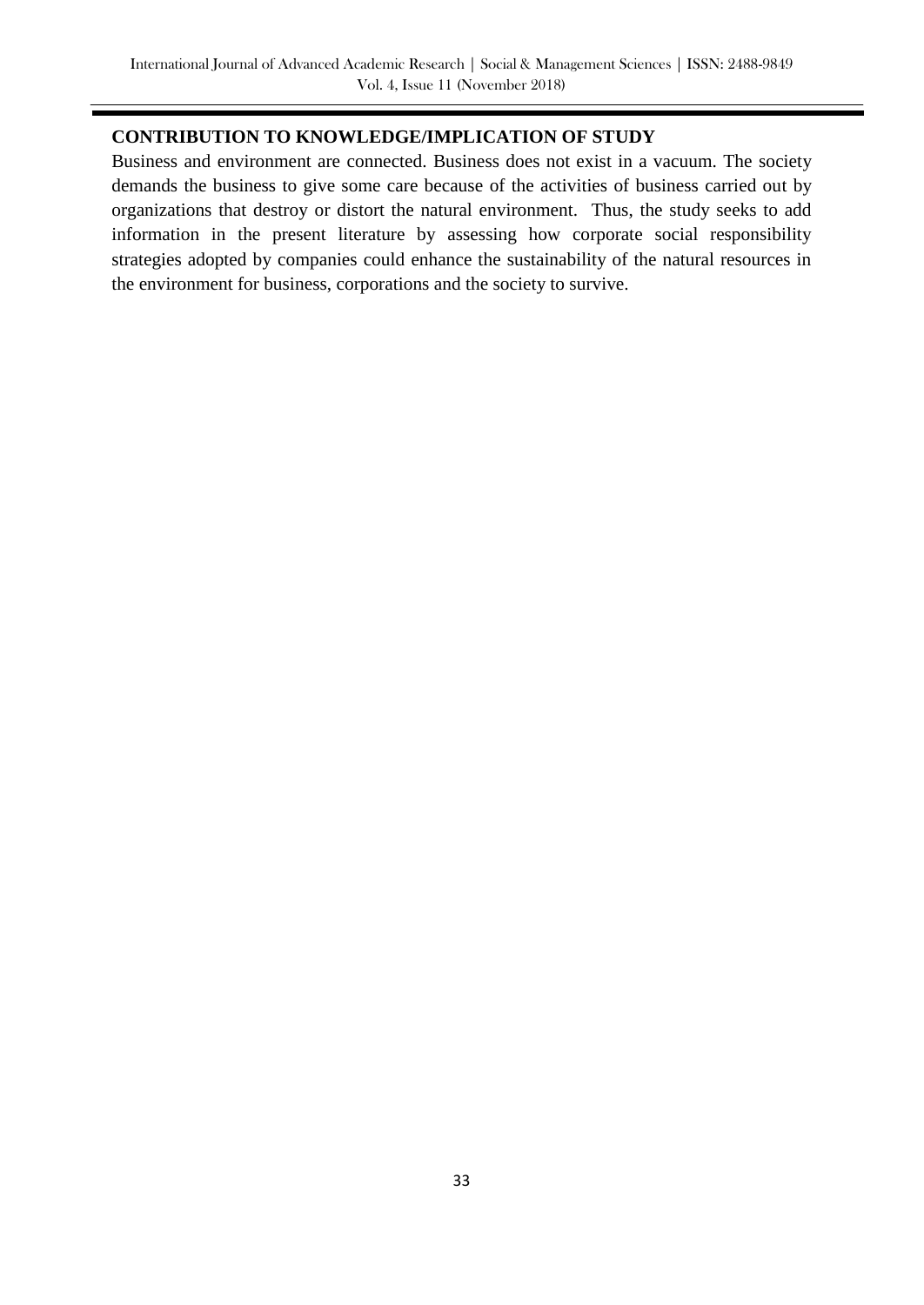#### **References**

- Adebayo, A. A. (2010). Deforestation. A paper presented at the 8th Inaugural Lecture held at Federal University of Technology, Yola Climate: Resource and Resistance to Agriculture 48: 15-22.
- Bachev, H. (2008). Management of environmental challenges and sustainability of Bulgarian agriculture. environmental Change and Human Security, (4)3: 117-142.
- Balarabe, L. Y. (2011, June 3). Nigeria: Tackling Deforestation Problems. Retrieved from https://allafrica.com/stories/201106031011.html
- Davis, S.S. (2018). Examples of social responsibility strategies. Retrieved from <https://smallbusiness.chron.com/examples-social-responsibility-strategies-10633.html>
- Eweje G. (2011). A Shift in corporate practice? Facilitating sustainability strategy in companies. Corporate Social Responsibility and Environmental Management.18 (3): 125–136.
- Freeman, R. E., (1984). Strategic Management: A Stakeholder Approach. Boston: Pitman
- Friedman, M. (1970). The social responsibility of business is to increase its profits. The New York Times Magazine [Electronic Version]. Retrieved from 2008, [http://www.colorado.edu/studentgroups/libertarians/issues/friedman-soc-resp](http://www.colorado.edu/studentgroups/libertarians/issues/friedman-soc-resp-business.html)[business.html](http://www.colorado.edu/studentgroups/libertarians/issues/friedman-soc-resp-business.html)
- Galbreath, J. (2013). ESG in Focus: The Australian Evidence. Journal of Business Ethics, 118 (3), 529–541.
- Hart, S. (1997). Beyond greening: Strategies for a sustainable world, Harvard Business Review. (75)"3: 66-76.
- Hassan, M.N., Awang, M, and Jaafar, B (2006). Challenges of global environmental issues on ecosystem management in Malaysia, Aquatic ecosystem health & sustainability management, (9)1: 269-283.
- Hill, B. (2018, June 26). The impact of corporate social responsibility on organizational stability, Retrieved from [https://smallbusiness.chron.com/impact-corporate-social](https://smallbusiness.chron.com/impact-corporate-social-responsibility-organizational-stability-62563.html)[responsibility-organizational-stability-62563.html](https://smallbusiness.chron.com/impact-corporate-social-responsibility-organizational-stability-62563.html)
- Inoni, E. Omotor, D. and Adua, F. (2013). The effect of oil spillage on crop yield and from income in Niger Delta. Ibadan: Ibadan University Press.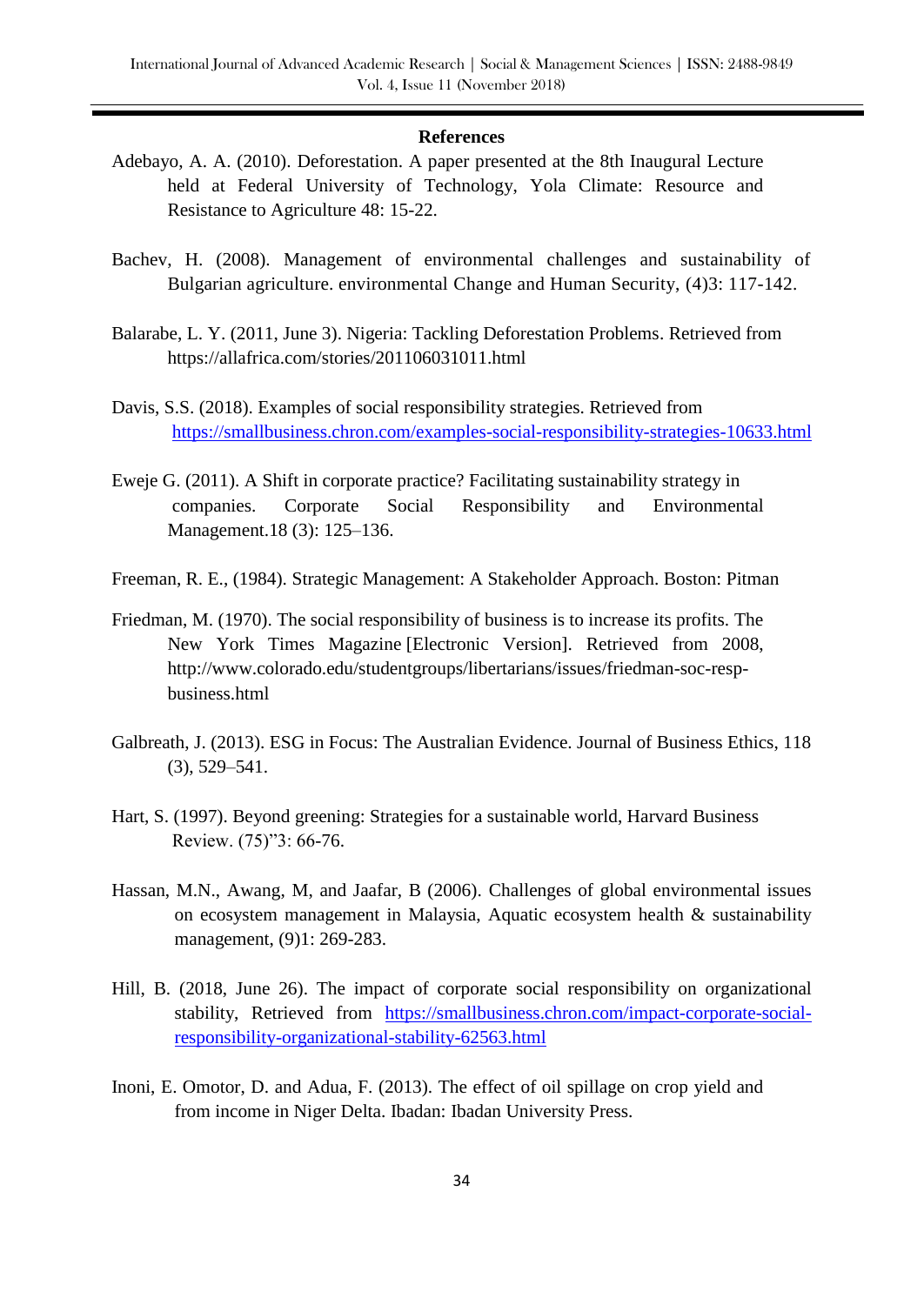- Leonard, K. (2018, June 29). Four types of corporate social responsibility. Retrieved from [https://smallbusiness.chron.com/four-types-corporate-social-responsibility-](https://smallbusiness.chron.com/four-types-corporate-social-responsibility-54662.html)[54662.html](https://smallbusiness.chron.com/four-types-corporate-social-responsibility-54662.html)
- Michael, R. (2018). What is the physical environment of a business? –Definition, components & examples. Retrieved from https://study.com/academy/lesson/what-is-the-physical-environment-of-abusiness-definition-components-examples.html
- Murphy, C.B. (2018, June 18).Why is social responsibility important to a business? Retrieved from: [https://www.investopedia.com /ask/answers/041015/why](https://www.investopedia.com/ask/answers/041015/why-social-responsibility-important-business.asp#ixzz5NQQ3lsv8)[social-responsibility-important-business.asp#ixzz5NQQ3lsv8](https://www.investopedia.com/ask/answers/041015/why-social-responsibility-important-business.asp#ixzz5NQQ3lsv8)
- Nataniel I T & Nathaniel A. (2001). The effects of poverty in conservation of Biodiversity: The Nigerian Experience. Science in Africa Retrieved from www.scienceinafrica.co.za
- Okafor, E.E., Hassan, A.R., & Doyin-Hassan, A. (2017). Environmental issues and corporate social responsibility: the Nigeria experience. Journal of Human Ecology, Vol. 23: (2), 101-107.
- Omofonmwan, S.I., and Osa-Edoh, G.I. (2008). The Challenges of Environmental Problems in Nigeria. Journal of Human Ecology, 23(1): 53-57
- Opukri, O. and Ibaba, I. (2008). Oil Induced Environmental Degradation and Internal Population Displacement to the Nigeria's Niger Delta. Journal of sustainable development in Africa, 1(7): 29-27.
- Ortas, E., Gallego-Alvarez, I., Etxeberria, A. I., (2015). Financial factors influencing the quality of corporate social responsibility and environmental management disclosure: A quantile regression approach. Corporate Social Responsibility and Environmental Management, 22, 362–380
- Owabukereyele, W. (2000). Hydrocarbon exploitation, Environmental Degradation and Poverty in the Niger Delta Region of Nigeria. Paper Presented at the Lumes Programme, Lund University Sweden.
- Scilly. M. (2018). Five dimensions of corporate social responsibility. [https://smallbusiness.chron.com/five-dimensions-corporate-social](https://smallbusiness.chron.com/five-dimensions-corporate-social-responsibility-54700.html)[responsibility-54700.html](https://smallbusiness.chron.com/five-dimensions-corporate-social-responsibility-54700.html)